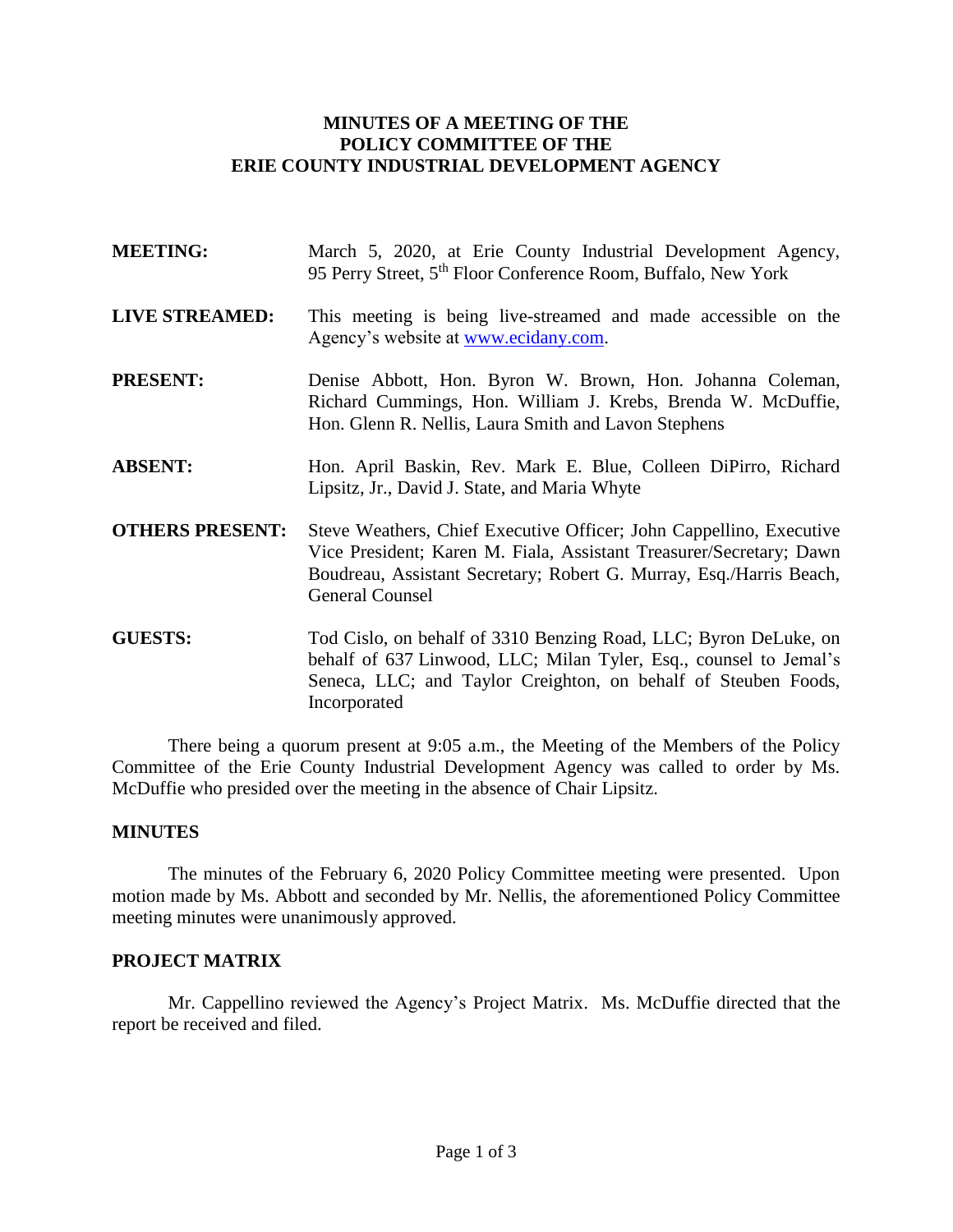## **PROJECT PRESENTATIONS**

3310 Benzing Road, LLC/Marathon Drains/MRP Supports, 3310 North Benzing Road, Orchard Park, New York. Mr. Cappellino presented this proposed sales tax and real property tax abatement benefits project involving the construction of a 10,000 sq. ft. addition to the company's existing facility. The existing facility is approximately 23,000 sq. ft. and is at capacity. The expansion is necessitated by increased product demand and related business growth and will create a safer working experience.

Mr. Cislo spoke on behalf of the company and described the proposed project. General discussion ensued.

At this point in time, Mr. Brown joined the meeting.

Ms. Coleman moved and Mr. Krebs seconded to recommend the project as proposed be forwarded to the ECIDA Board for approval. Ms. McDuffie called for the vote and the project was then unanimously approved.

637 Linwood, LLC/1275 Delaware, LLC, 1275 Delaware Avenue, Buffalo, New York. Mr. Cappellino presented this proposed sales tax and mortgage recording tax benefits project involving the adaptive re-use of a former medical office building located at 1275 Delaware Avenue in the City of Buffalo. The project involves converting the medical office building into a mixed use structure containing approximately 10,000 sq. ft. of commercial space and 33 residential one and two bedroom units.

Mr. DeLuke spoke on behalf of the company and described the proposed project. General discussion ensued.

Mr. Brown moved and Mr. Stephens seconded to recommend the project as proposed be forwarded to the ECIDA Board for approval. Ms. McDuffie called for the vote and the project was then unanimously approved.

Jemal's Seneca, LLC, 1 Seneca Street, Buffalo, New York. Mr. Cappellino presented this proposed mortgage recording tax benefits project involving the redevelopment and re-occupancy of the vacant 1.2 million sq. ft. Seneca One complex which consists of a vacant 38-story tower, two 4-story annex buildings to the south and west of the tower and a plaza area surrounding these buildings. The redevelopment plan will serve to provide needed commercial Class A office space to Buffalo's growing IT hub and stabilize an iconic Buffalo commercial complex. Mr. Cappellino also described the request made by the City of Buffalo and the company to establish a PIF structure to fund certain project related streetscape and public infrastructure improvements.

Mr. Tyler, counsel to the company, spoke on behalf of the company and described the proposed project. Mr. Brown spoke in favor of the project.